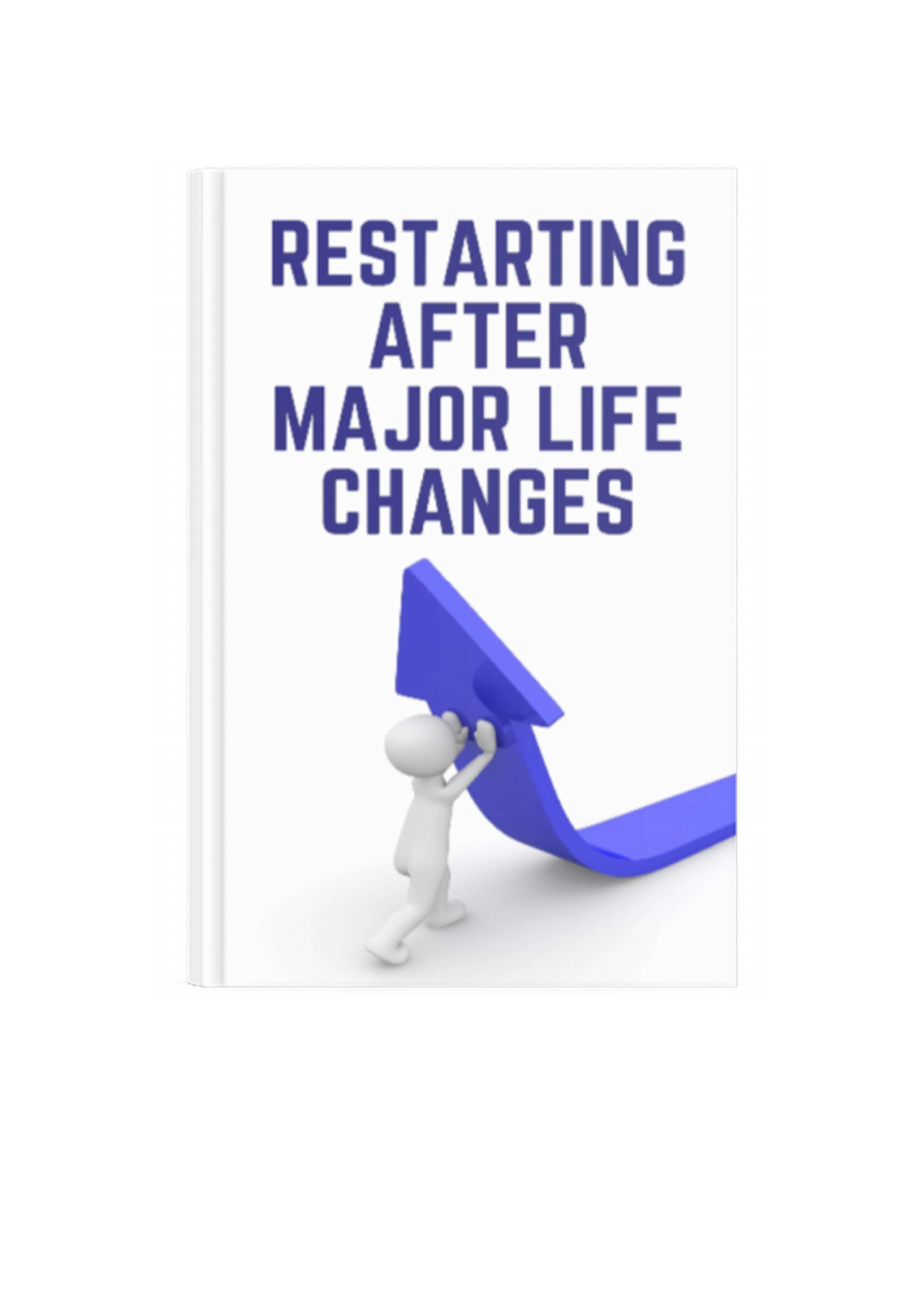# Restarting After Major Life Changes

As you go through life, you'll encounter many precarious situations. Some of these situations can turn your world upside down and make you feel like things will never get better again.

Some people get mentally paralyzed by these events. They panic or freeze, unable to figure out a solution on how they can get back to normal. Many families have experienced some common major life changes that force them to adapt to new circumstances.

Whether it's trying to restart your life after an unusual life-changing pandemic, a divorce, a health ordeal or something else, you can discover how to begin anew and maybe even create a life better than you had before, if you're willing to think strategically about it.

### Beginning Again After Pandemic Life

Experiencing the changes the pandemic brought to the world caused many people to divide their life between a time of before and after. The way that they lived before the pandemic was vastly different to how they lived after it hit.

Before, these people were sure how their days would play out. They went to their jobs, they came home, and during their time off or recreational time, they went out and enjoyed entertainment venues and being with others.

Then, job security became an issue. Some of them lost what they once thought was a job that would last. The way that they lived with their schedules changed. Suddenly, that balance was upended, and the cycle was no longer one they'd planned out.

This new routine lasted for months or years, depending on where you lived, and people rose to the challenge and created a new schedule for themselves. However, the world is opening up again all over – and now you may be called back to the office, find yourself having opportunities again, and a fresh start can be unnerving.

During this time of returning to normal, there must be changes made to their routine once again. It was stressful recreating life due to the pandemic and if you're not careful, it can become stressful as you try to plan your life to begin anew, too.

Getting into new habits can become a challenge and you want to do everything you can to minimize the stress involved. It's not just you that may have to deal with this stress. Your partner or spouse can experience it and so can your kids.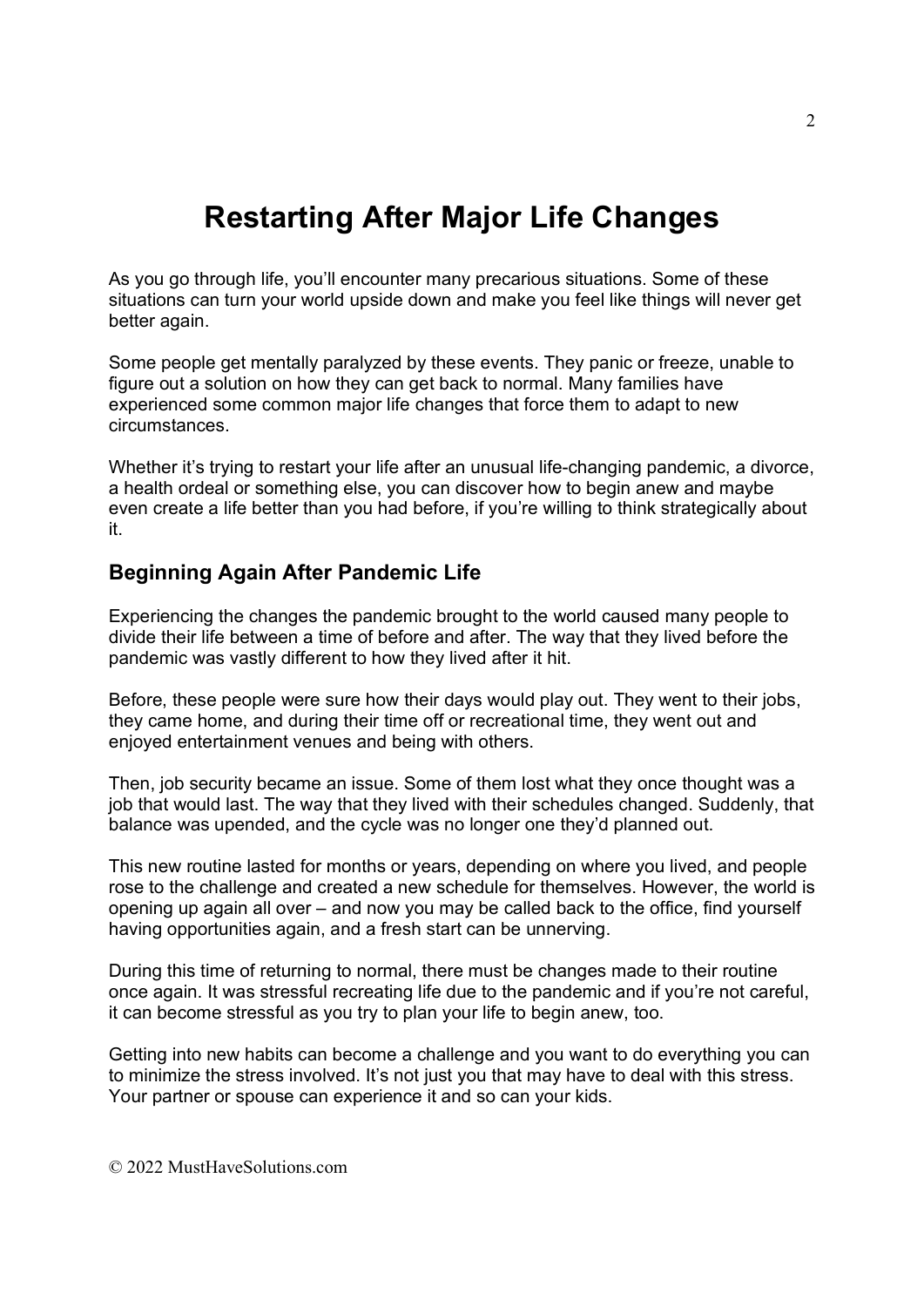Even pets can pick up on the stress! To restart after living a pandemic lifestyle, you can implement some changes to make the transition easier on everyone involved. You can start by developing a schedule.

This way, everyone knows what's going on at specific times of the day or days of the week. You can begin by talking to each family member to find out what they have going on and what projects may occur in the future.

Talk to them about how changes affected the family due to the pandemic and how you're trying to get everyone back on a routine to help the house run smoother. Open communication can go a long way toward dispelling the effects of scheduling stressors because sometimes it can be caused when others don't know what it is you're trying to accomplish for the family.

Remember that your schedule doesn't have to be set in stone. It's okay to tweak it to make it work for everyone involved. Instead of sleeping in now, you may have to set an alarm and wake up a big earlier to get everyone ready for work and school, or a long commute.

You can minimize the time stress by doing things like packing lunches the night before or meal prepping family dinners once a week so you don't have to come home after a long day and cook for everyone.

#### Restarting After a Health Issue

Regardless of whether a health issue is a short term or chronic one, it can upend your life balance. Most people don't realize that when they get negative health news, they experience the stages of grief.

You've been thrust into a new normal with a diagnosis and there are some emotions that you'll journey through. One of these is denial. You may not want to face what you've been told.

You might push it to the back of your mind and try to carry on as you usually did. It's not uncommon to become angry about a health issue. You might feel that your body let you down.

You might seek to blame something or someone - even yourself. If the condition is one that's going to be chronic, you might enter into a depression. You don't want to face anything to do with your health problem.

Bargaining is part of having a health issue, too. At this point, you understand you're having problems, but you're not yet willing to concede that this is part of your story. Finally, acceptance arrives.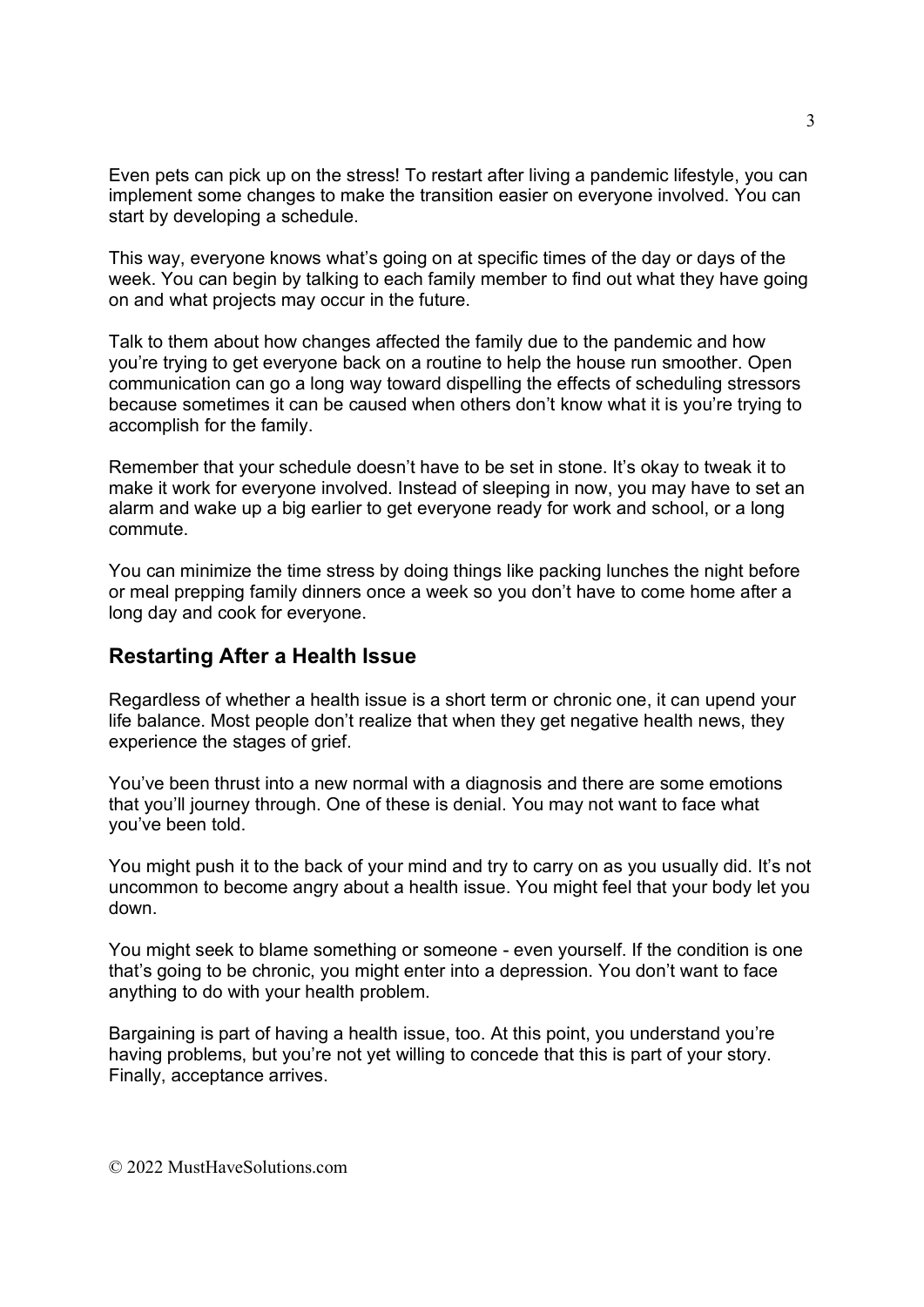At this point, you realize that things are what they are with your body and you begin to make peace with it as you find the strength to take the next step and do what needs to be done.

These emotions are all involved in restarting after a health issue. But the thing about dealing with something like this is it doesn't just involve you. It also impacts your family. That's why you need to bring the family onboard through discussion and input as you make decisions on what to do about your health.

There may be changes that affect them such as changing a job because you're no longer able to do the one that you used to be able to work at. You may have to change your schedule to be able to work in doctor or treatment appointments and that can affect the lives of your family.

Important steps to take after a health issue include making sure that you manage the stress that can be part of a new normal. Not just your own, but the stress that arises when loved ones may struggle to deal with the problem.

You need to focus on eating in a way that benefits your body. There are some eating plans that are beneficial toward helping manage or heal certain health problems. Continue or start to exercise as a way to boost the feel good chemical in your brain and help to relieve stress.

Seek out support so that you have someone to turn to on the days when it might feel overwhelming to deal with that you have to do. Keep a positive mindset and look for things that make you feel good or bring you happiness.

There are some things you must go through, and you won't have any choice in that matter, but you can choose how to restart. Sometimes, the changes might be learning how to live normally after a health issue is over.

They're not always chronic or terminal. Sometimes it might be something a surgery or lifestyle change cures or alleviates. Take time to find a schedule and routine that you feel comfortable with – and give yourself a chance to get used to doing things you once did, but haven't been able to participate in for so long.

### Picking Up the Pieces After Financial Devastation

Financial devastation can wreak havoc on you and your family. When it happens, there can be significant loss. Some people lose their vehicles because they can't make the payments any longer.

Others lose their homes because they can no longer make the mortgage payments. You may have experienced one or both of these. Or you could be like some people who either lost or spent their life savings.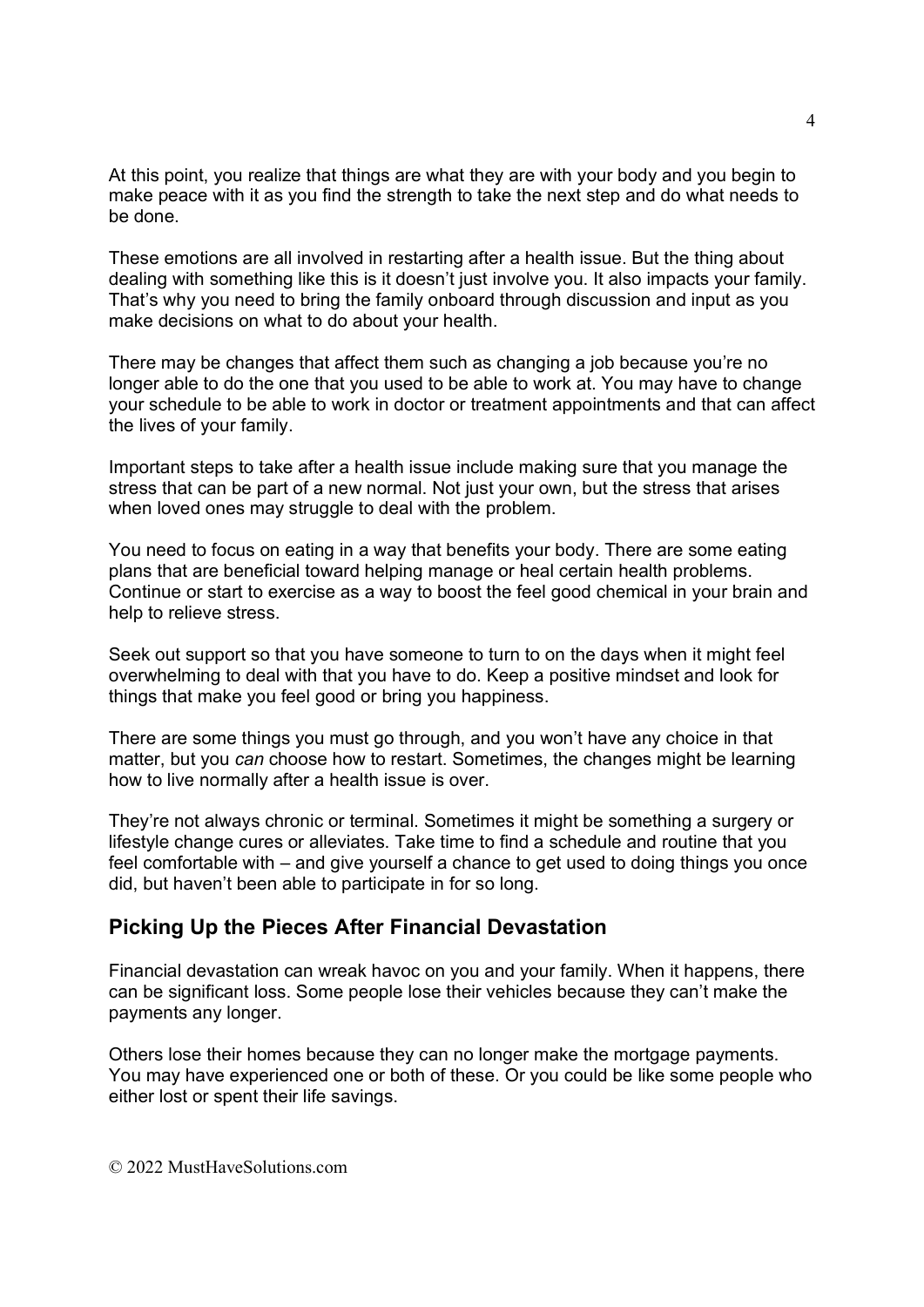It could be that you burned through everything you'd put aside because of expensive medical bills. Perhaps you're someone who lost hours at work and you just couldn't make ends meet until finally everything fell apart.

There are many reasons for financial issues like these. They can also be caused by making investments that were too risky or by not taking into consideration emergencies and you had something happen that wiped you out financially.

You can go through a range of emotions when something like this happens. Some people grieve. Others develop a high level of stress or anxiety. Some people can't sleep because they're too worried about what to do.

No matter what was behind your loss, you can rebuild your finances and restart again. Just because this happened to you doesn't mean that it's the end. The first thing that you need to do is to explain to family members what's going on.

Don't try to wear a mask and pretend that everything's okay. Don't attempt to continue the same lifestyle. That will only add to your pressure. Instead, get everyone onboard and let them know that there will have to be some differences in the way that you live so that you can restart.

Then take a look at where you truly stand financially. Take stock of all your assets and how much money you have to work with, if any. If you can't pay your debts because of your situation, concentrate on your survival needs.

Your food, shelter and things like your electricity, water/sewer should come first. Don't give in to panic or the belief that nothing will get better. It might take you a few months, but you will bounce back.

When the paralyzing thoughts hit you, remind yourself that you're only in a temporary situation. When you're calm, the people you live with or care for will be as well. Make a recovery plan.

Begin by setting your fresh start goals. These might be ones such as rebuilding your emergency fund. That should be first because that way if an emergency hits, you won't stress about what to do.

Over the next several months, put aside enough in your savings to pay for between 3 and 6 months' worth of living expenses. Because financial devastation can be difficult mentally and emotionally, make sure that you take care of your mental health and check in with your family to make sure that they're getting the support they need as well.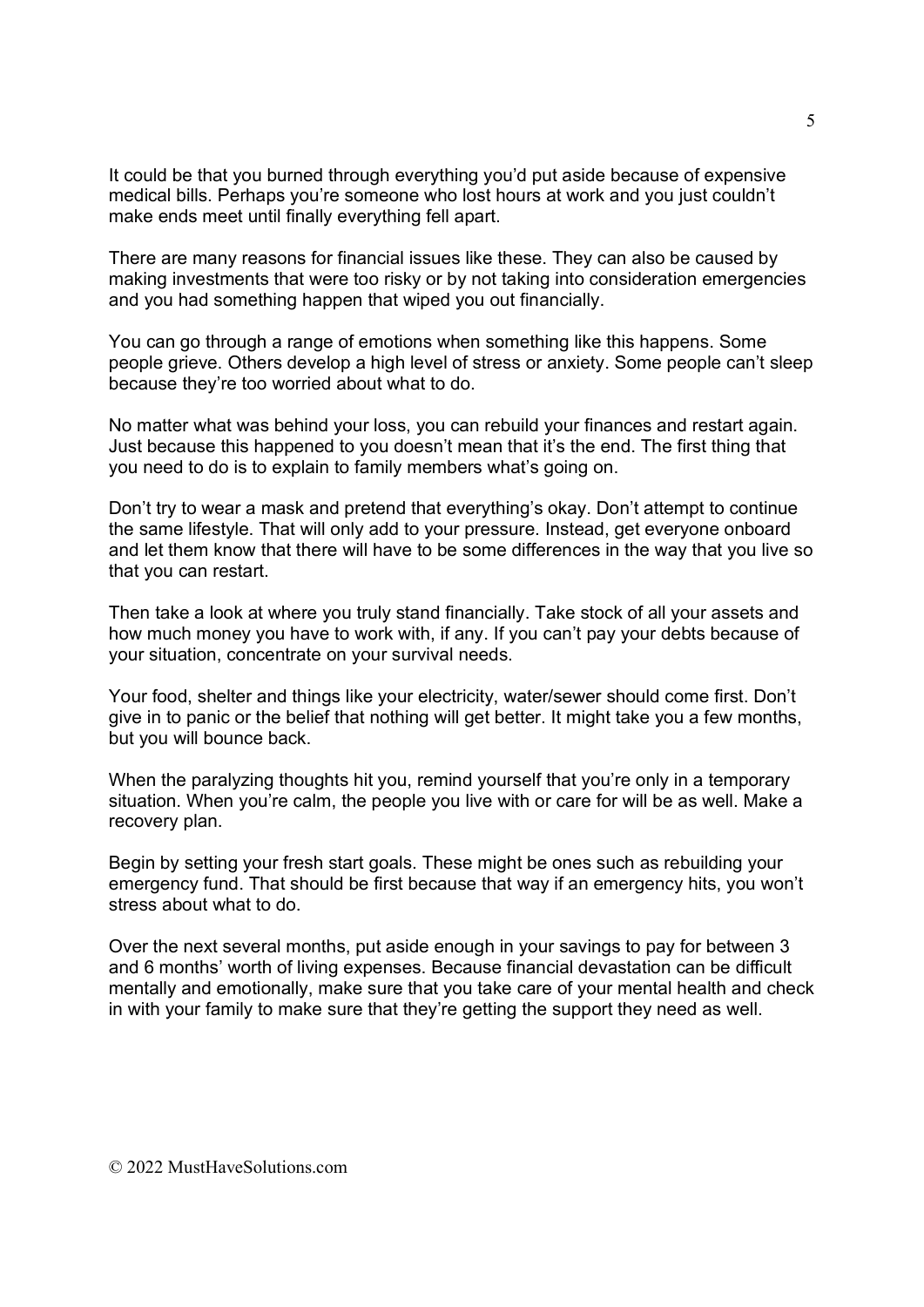### Recovery After a Job Loss

Losing a job is harder on more than just your financial outlook. It can throw off your routine, your security and make you feel adrift. It can also make you feel betrayed if your coworkers or work friends knew what was coming and didn't give you a warning.

Some people link their self-esteem with the career they have - especially if it's one they spent years working toward. So when they lose it, they lose their sense of self. Most people get angry, anxious or depressed when they lose a job.

But there are ways that you can recover after a job loss. Begin by looking at your finances. Most people avoid doing this, but it's actually more beneficial to know where you may need to tighten up in order to make it than to worry and wonder.

Even if you know that you don't have enough money to pay your debts, you're still better off knowing exact figures. See how long you think the money you have will allow you to make it and if you believe you'll go under financially, set a plan in motion.

For example, if you know you can't pay the rent in a couple of months, set up a place to go before it reaches that point. To recover from losing your job, create a work overview of yourself.

This means that you make a spreadsheet or write down what you're capable of in the workforce and what you may lack that needs improvement. Having a master list of what you can do and the expertise that you have can be appealing to new employers.

If you've been out of the job search for awhile, it's time to update your resume. If you're not good at this, either search for examples of how to do it online, or get someone who is good at it to do it for you.

Tap into your network to see who might have some leads on jobs within your field. Level up on anything that you feel might hold you back. For example, if you haven't updated your ability to work with certain computer programs and you see these requirements over and over again in job searches, then study it.

Even if all you pick up are the basics of how to do the program, you're still a step ahead of where you were. Look for jobs within your field on professional networking sites such as LinkedIn.

Join social media groups that are specifically for job hunting. Sign up with a job recruiting service. Discuss with your family the possibility of having to move if there are no suitable jobs in your area.

Also talk to them about the possibility of changing schedules in order to find a job. For example, some companies may be looking for third shift workers. That might not be something that you've done in the past because of your family obligations.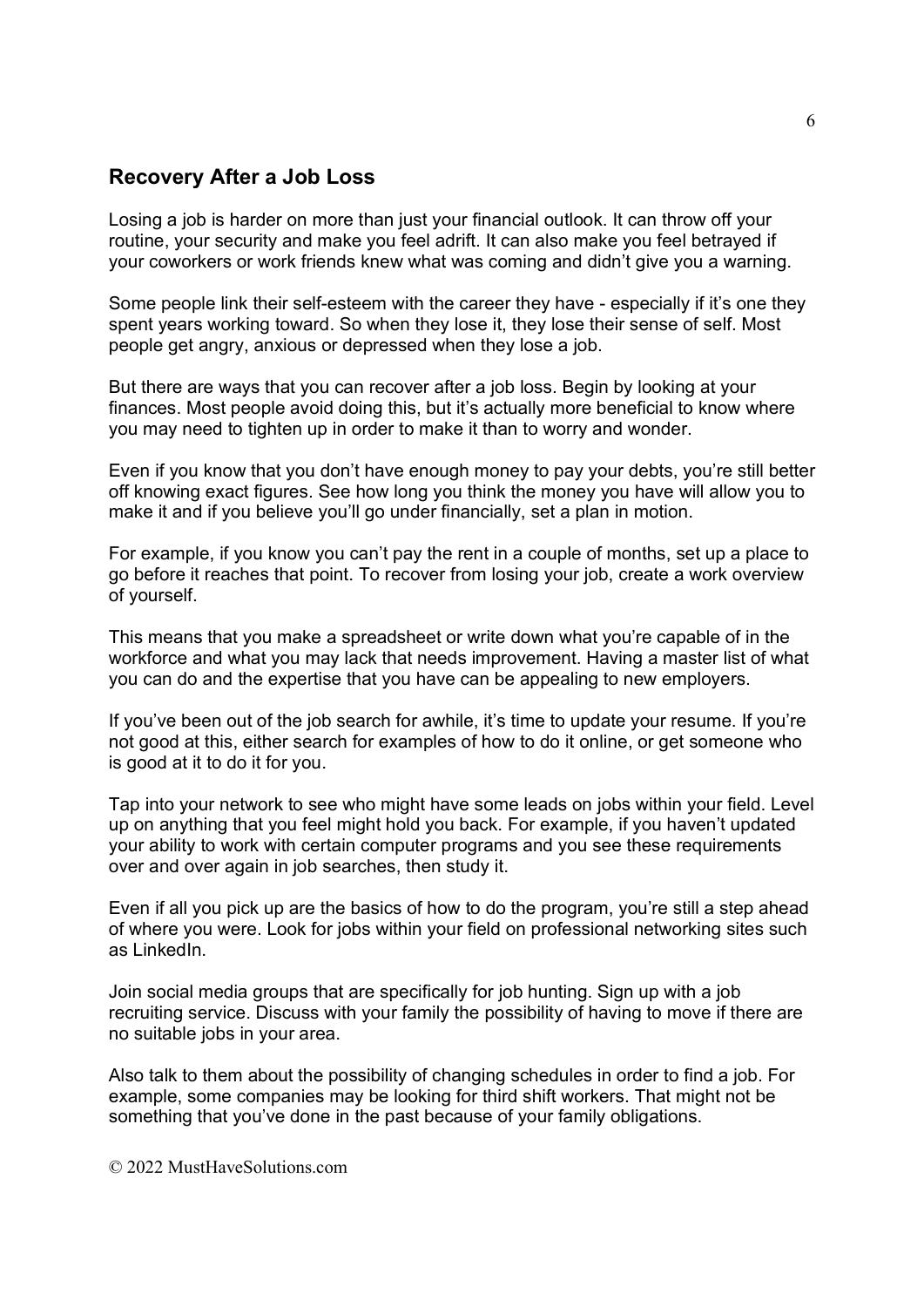## Recovering and Restarting When You Experience a Divorce

The end of a relationship that once started out happily can be devastating. You'll deal with a lot of heavy emotions. You'll worry about the future. You may grieve that the relationship has broken.

A divorce can affect you financially, emotionally and mentally. Emotionally, you might have fear or resent the life change. Mentally, you might struggle with self-esteem issues - especially if you weren't the one who initiated the divorce.

Financially, you may experience a loss of income or a loss of retaining the same lifestyle you once had. When you've experienced a divorce, know that you can recover and you can restart – no matter what age or what the circumstances are.

Your life after a divorce can be beautiful if you're open to it. Recovery involves taking the time to understand who you are. Some people (both men and women) lose a sense of self.

If it was a long term marriage, this can be a difficult process. So much of your life involved another person. Start by loving yourself. Don't beat yourself up when you have a bad day.

When you don't feel strong, give yourself permission to just exist without judgment. Give yourself space to fall apart so that there's room to rebuild or find yourself again. Provide for your needs.

This might mean that you need to see a counselor. You might need to also take any children involved to counseling. If you're considering moving because you can't afford the mortgage on your own, or you want to go to a different city, weigh the pros and cons but make sure you talk to your family about it - especially children.

Make sure they understand it's not their fault and that a fresh start doesn't have to be a negative thing. They may be reluctant to change schools and are upset at the thought of leaving behind the familiar.